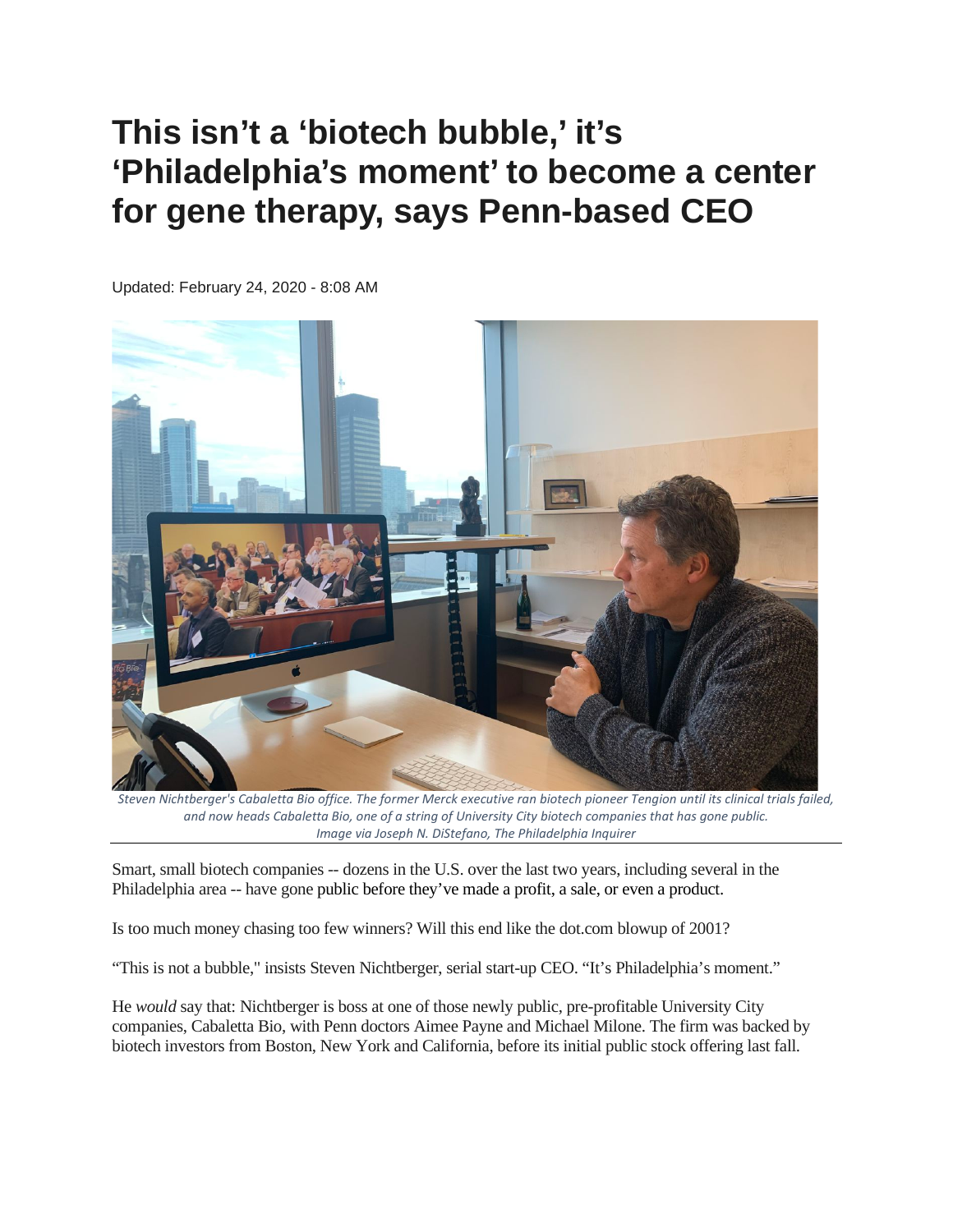But consider where he's been: He previously headed Tengion Inc., which had 100 employees and a state-ofthe-art East Norriton factory. It was worth more than \$400 million at its peak during another biotech build-up 10 years ago, only to fade, with many peers, when its technology failed to produce cures.

Times have changed, Nichtberger said in his Cira Center office, a seven-block walk from Penn's medical school: "The science at Tengion was very new. There were no contract-manufacturing organizations in those days. We had to take a lot of risk and build out our own manufacturing up front. But the science did not bear out. It went sideways."

But "that was yesterday's biotech ecosystem. Science has advanced in Philadelphia, in gene therapy and cell therapy, unleashing what is a much more modular, predictable path for product development."

When Nichtberger graduated from Penn in 1983, he went to work for Merck. Corporate drug development followed a slow, risky, chemical course: "You would ask, 'What are the sequences in a living being that lead to a disease?' And you'd find the rate-limiting step, say, in the creation of cholesterol in the body. And ultimately discovered, for example, statins, and a billion-dollar platform."

And then it was back to the drawing board. Discoveries weren't cumulative; the next insight might take years to prove. Or disprove. "Chemical projects are very difficult to predict, whether you have efficacy, and safety."

Nichtberger says the government-backed Human Genome Project, which substantially completed the mapping of human genes in the early 2000s, marked not just new access for medical science, but the basis for a "compression" of cure technology.

Instead of finding insights and trying to prove them over many years, "we can now treat many diseases and conditions as genetic engineering problems" whose treatments can be tested and proven rapidly, by medical standards. "It's huge, it's exciting, and it's compelling, medically."

These processes, he says, are place-based: "Gene and cell therapies are not widgets you can make in Kansas and ship around the country. Manufacturing is central to success in gene and cell therapy, and Philadelphia is where the people who [developed] the manufacturing are. Here is where the future economy is coming together. Philadelphia is not going to lose this one." [Real-estate developers are rushing to finance clean-room](https://www.inquirer.com/business/phillydeals/philadelphia-biotech-labs-deerfield-king-of-prussia-20200127.html)  [labs and offices to house "t](https://www.inquirer.com/business/phillydeals/philadelphia-biotech-labs-deerfield-king-of-prussia-20200127.html)he talent we are all competing for. "

Just at Penn, doctors who pioneered the use of genetic data include James Wilson, whose labs developed adeno-associated vectors -- "like trucks," Nichtberger says, that deliver altered genes to patients; Jean Bennett and a team who partnered with CHOP to develop the first FDA-approved corrective gene injections to fix a genetic eye disease; Carl June, a leader in the group that signaled human T-cells to attack potentially cancerous B-cells, the basis for another groundbreaking treatment, Novartis' Kymriah, and more recently the founder of Tmunity Therapeutics, which occupies Tengion's old site in East Norriton.

It is an expansive community, with branches at CHOP, Jefferson and other medical centers. "And that is why money has been flowing here from everywhere on Earth, from Boston and California and China, into Philadelphia." Not just to those other biotech centers, Boston and San Francisco.

Is there really room for the billions that investors are pumping into cell and gene therapy developers? "Some investments will succeed. Some will fail. The money will advance to the very best. The money is flowing to biotech because the timeline has been compressed, the returns are increased, and there is evidence to substantiate that."